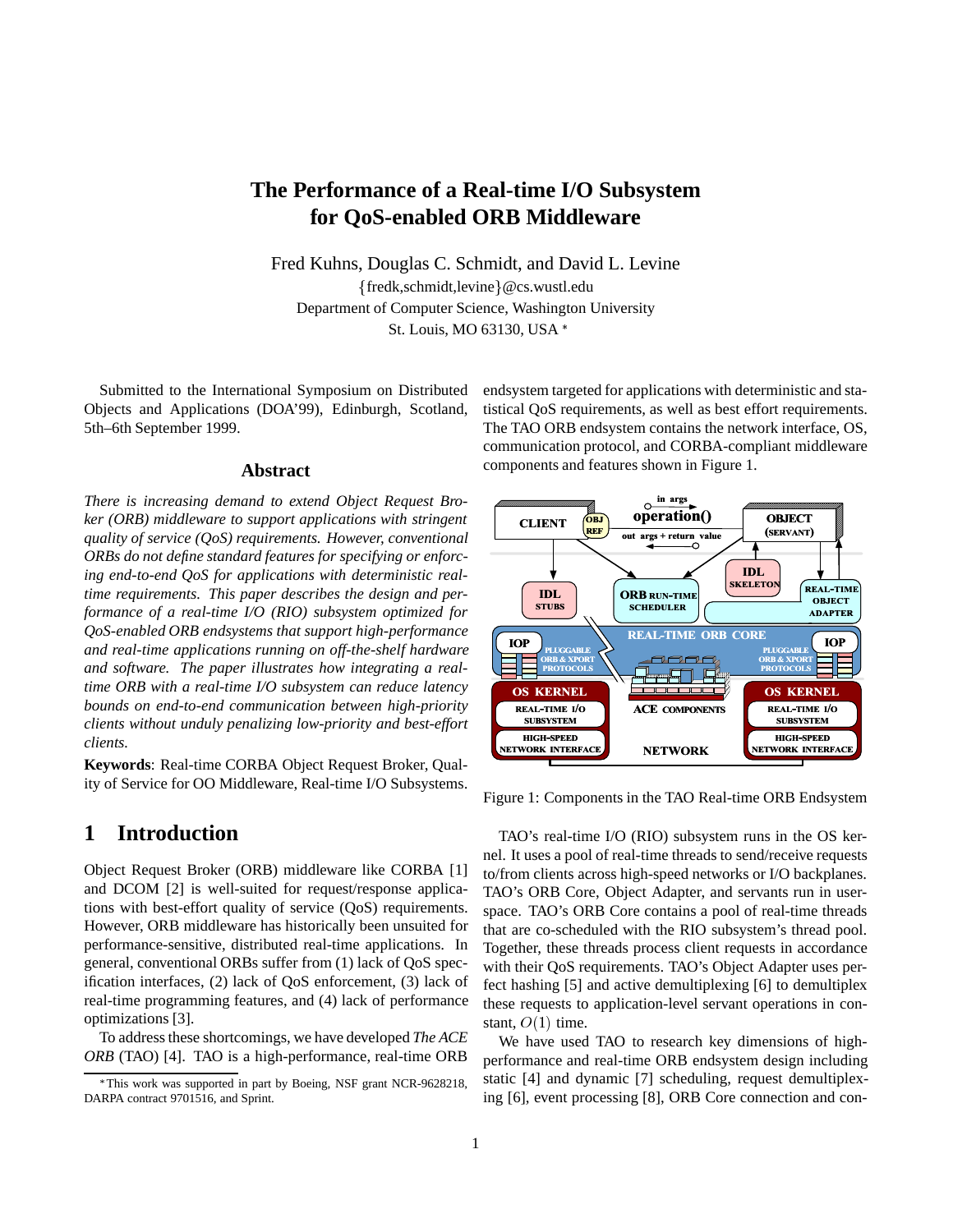currency architectures [9], IDL compiler stub/skeleton optimizations [10], and ORB performance [11]. This paper focuses on an essential, and previously unexamined, dimension in the real-time ORB endsystem design space: *the development and analysis of a real-time I/O (RIO) subsystem that supports QoS requirements for real-time CORBA applications.* This paper extends results in [12] that focus solely on I/O subsystem performance to illustrate empirically how the TAO real-time ORB endsystem benefits from our RIO enhancements to the Solaris 2.5.1 OS kernel.

The paper is organized as follows: Section 2.2 describes how the RIO subsystem enhances the Solaris 2.5.1 OS kernel to support end-to-end QoS for TAO applications; Section 3 presents empirical results from systematically benchmarking the efficiency and predictability of TAO and RIO over an ATM network; Section 4 compares RIO with related work; and Section 5 presents concluding remarks. For completeness, Appendix A presents a synopsis of the Solaris real-time scheduling model and communication I/O subsystem.

# **2 The Design of TAO's Real-time I/O Subsystem on Solaris over ATM**

In this section, we examine the components that affect the performance and determinism of the RIO subsystem. The main focus of our research is on alleviating key sources of ORB endsystem priority inversion to increase application and middleware determinism.

### **2.1 Pros and Cons of Solaris for Real-time ORB Middleware**

Below, we outline the pros and cons of using Solaris for realtime ORB middleware.

#### **2.1.1 Motivation for Using Solaris**

TAO's original real-time I/O subsystem ran over a proprietary VME backplane protocol integrated into VxWorks running on a 200 MHz PowerPC CPU [8]. All protocol processing was performed at interrupt-level in a VxWorks device driver. This design was optimized for low latency, *e.g.*, one-way ORB operations were  $\sim$ 300  $\mu$ secs end-to-end, with  $\sim$ 100  $\mu$ secs spent in the ORB and  $\mu$ secs spent in the OS and VME backplane [13].

Unfortunately, the VME backplane driver is not portable to a broad range of real-time systems. Moreover, it is not suitable for more complex transport protocols, such as TCP/IP, which cannot be processed entirely at interrupt-level without incurring excessive priority inversion [14]. Therefore, we developed a real-time I/O (RIO) subsystem that is integrated into a standard protocol processing framework: the STREAMS [15] communication I/O subsystem on Solaris.

We used Solaris as the basis for our research on TAO and RIO for the following reasons:

**Real-time support:** Solaris attempts to minimize dispatch latency [16] for real-time threads. Moreover, its fine-grained locking of kernel data structures allows bounded thread preemption overhead.

**Multi-threading support:** Solaris supports a scalable multi-processor architecture, with both kernel-level (kthreads) and user-level threads.

**Dynamic configurability:** Most Solaris kernel components are dynamically loadable modules, which simplifies debugging and testing of new kernel modules and protocol implementations.

**Compliant to open system standards:** Solaris supports the POSIX 1003.1c [17] real-time programming application programming interfaces (APIs), as well as other standard POSIX APIs for multi-threading [18] and communications.

**Tool support:** There are many software tools and libraries [19] available to develop multi-threaded distributed, real-time applications on Solaris.

**Availability:** Solaris is widely used in research and industry.

**Kernel source:** Sun licenses the source code to Solaris, which allowed us to modify the kernel to support the multithreaded, real-time I/O scheduling class described in Section 2.2.

In addition to Solaris, TAO runs on a wide variety of real-time operating systems, such as LynxOS, VxWorks, and Sun/Chorus ClassiX, as well as general-purpose operating systems with real-time extensions, such as Digital UNIX, Windows NT, and Linux. We plan to integrate the RIO subsystem architecture described in this section into other operating systems that implement the STREAMS I/O subsystem architecture.

### **2.1.2 Limitations of Solaris for Real-time ORB Middleware**

Below, we review the limitations of Solaris when it is used as the I/O subsystem for real-time ORB endsystems.<sup>1</sup> These limitations stem largely from the fact that the Solaris RT scheduling class is not well integrated with the Solaris STREAMSbased network I/O subsystem. In particular, Solaris only supports the RT scheduling class for CPU-bound user threads, which yields the priority inversion hazards for real-time ORB endsystems described in Sections 2.1.2 and 2.1.2.<br><sup>1</sup>Appendix A outlines the structure and functionality of the existing Solaris

2.5.1 scheduling model and communication I/O subsystem.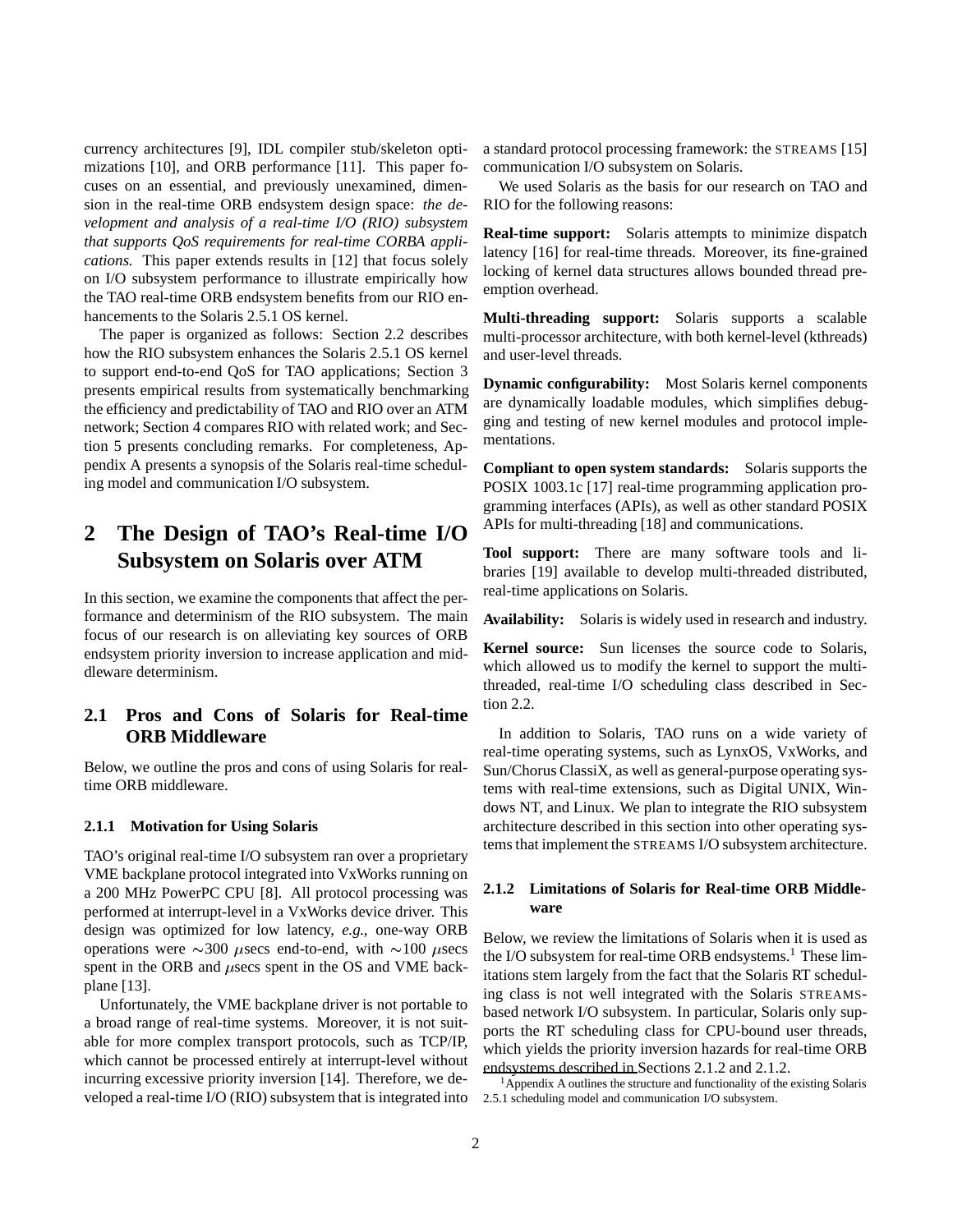**Thread-based priority inversions:** Thread-based priority inversion can occur when a higher priority thread blocks awaiting a resource held by a lower priority thread [20]. In Solaris, this type of priority inversion generally occurs when real-time user threads depend on kernel processing that is performed at the SYS or INTR priority levels [16, 14, 20]. Priority inversion may not be a general problem for user applications with "best-effort" OoS requirements. It is problematic, however, for real-time applications that require bounded processing times and strict deadline guarantees.

The Solaris STREAMS framework is fraught with opportunities for thread-based priority inversion, as described below:

 STREAM**s-related** svc **threads:** When used inappropriately, STREAMS svc functions can yield substantial unbounded priority inversion. The reason is that svc functions are called from a kernel svc thread, known as the STREAMS background thread. This thread runs in the SYS scheduling class with a global priority of 60.

In contrast, real-time threads have priorities ranging from 100 to 159. Thus, it is possible that a CPU-bound RT thread can starve the svc thread by monopolizing the CPU. In this case, the svc functions for the TCP/IP modules and multiplexors will not run, which can cause unbounded priority inversion.

For example, consider a real-time process control application that reads data from a sensor at a rate of 20 Hz and sends status messages to a remote monitoring system. Because this thread transmits time-critical data, it is assigned a real-time priority of 130 by TAO's run-time scheduler. When this thread attempts to send a message over a flow-controlled TCP connection, it will be queued in the TCP module for subsequent processing by the svc function.

Now, assume there is another real-time thread that runs asynchronously for an indeterminate amount of time responding to external network management trap events. This asynchronous thread has an RT priority of 110 and is currently executing. In this case, the asynchronous RT thread will prevent the svc function from running. Therefore, the high-priority message from the periodic thread will not be processed until the asynchronous thread completes, which can cause the unbounded priority inversion depicted in Figure 2.

In addition, two other STREAMS-related system kthreads can yield priority inversions when used with real-time applications. These threads run with a SYS priority of 60 and handle the callback functions associated with the bufcall and qtimeout system functions described in Section A.2. This problem is further exacerbated by the fact that the priority of the thread that initially made the buffer request is not considered when these svc threads process the requests on their respective queues. Therefore, it is possible that a lower priority connection can receive buffer space before a higher priority



Figure 2: Common Sources of Priority Inversion in Solaris

connection.

 **Protocol processing with interrupt threads:** Another source of thread-based priority inversion in Solaris STREAMS occurs when protocol processing of incoming packets is performed in interrupt context. Traditional UNIX implementations treat all incoming packets with equal priority, regardless of the priority of the user thread that ultimately receives the data.

In BSD UNIX-based systems [21], for instance, the interrupt handler for the network driver deposits the incoming packet in the IP queue and schedules a software interrupt that invokes the ip input function. Before control returns to the interrupted user process, the software interrupt handler is run and ip input is executed. The ip input function executes at the lowest interrupt level and processes all packets in its input queue. Only when this processing is complete does control return to the interrupted process. Thus, not only is the process preempted, but it will be charged for the CPU time consumed by input protocol processing.

In STREAMS-based systems, protocol processing can either be performed at interrupt context (as in Solaris) or with svc functions scheduled asynchronously. Using svc functions can yield the unbounded priority inversion described above. Similarly, processing all input packets in interrupt context can cause unbounded priority inversion.

Modern high-speed network interfaces can saturate the system bus, memory, and CPU, leaving little time available for application processing. It has been shown that if protocol processing on incoming data is performed in interrupt context this can lead to a condition known as *receive* [14]. Livelock is a condition where the overall endsystem performance degrades due to input processing of packets at interrupt context. In extreme cases, an endsystem can spend the majority of its time processing input packets, resulting in little or no useful work being done. Thus, input livelock can prevent an ORB endsystem from meeting its QoS commitments to applications.

**Packet-based priority inversions:** Packet-based priority inversion can occur when packets for high-priority applications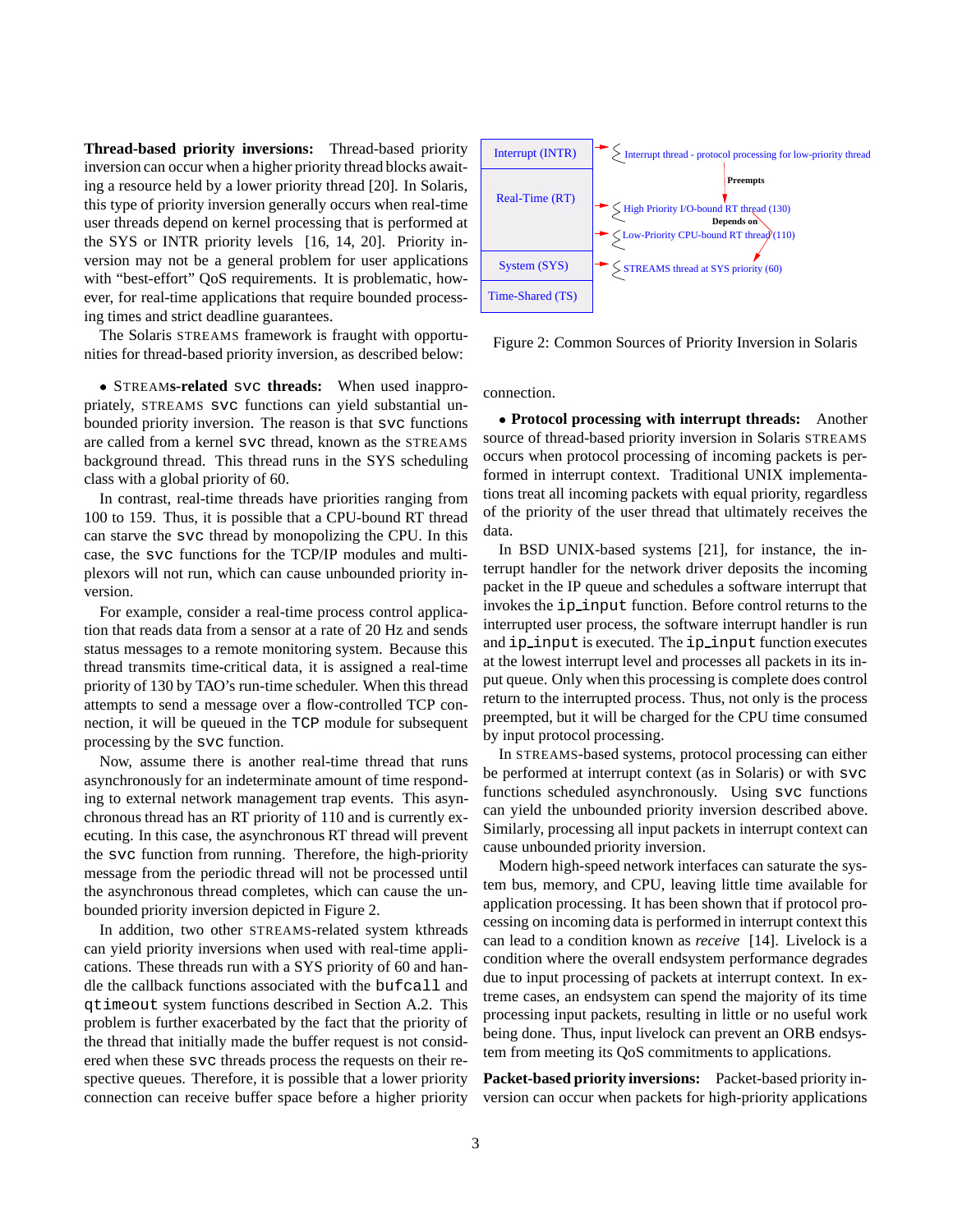are queued behind packets for low-priority user threads. In the Real-time Solaris I/O subsystem, for instance, this can occur as a result of serializing the processing of incoming or outgoing network packets. To meet deadlines of time-critical applications, it is important to eliminate, or at least minimize, packet-based priority inversion.

Although TCP/IP in Solaris is multi-threaded, it incurs packet-based priority inversion because it enqueues network data in FIFO order. For example, TAO's priority-based ORB Core, described in [12], associates all packets destined for a particular TCP connection with a real-time thread of the appropriate priority. However, different TCP connections can be associated with different thread priorities. Therefore, packetbased priority inversion will result when the OS kernel places packets from different connections in the same queue and processes sequentially. Figure 10 depicts this case, where the queues shared by all connections reside in the IP multiplexor and interface driver.

To illustrate this problem, consider an embedded system where Solaris is used for data collection and fault management. This system must transmit both (1) high-priority real-time network management status messages and (2) lowpriority bulk data radar telemetry. For the system to operate correctly, status messages must be delivered periodically with strict bounds on latency and jitter. Conversely, the bulk data transfers occur periodically and inject a large number of radar telemetry packets into the I/O subsystem, which are queued at the network interface.

In Solaris, the packets containing high-priority status messages can be queued in the network interface *behind* the lower priority bulk data radar telemetry packets. This situation yields packet-based priority inversion. Thus, status messages may arrive too late to meet end-to-end application QoS requirements.

### **2.2 RIO – An Integrated I/O Subsystem for Real-time ORB Endsystems**

Meeting the requirements of distributed real-time applications requires more than defining QoS interfaces with CORBA IDL or developing an ORB with real-time thread priorities. Instead, it requires the integration of the ORB and the I/O subsystem to provide end-to-end real-time scheduling and real-time communication to CORBA applications. This section describes how we have developed a real-time I/O (RIO) subsystem for TAO that alleviates the limitations of Solaris described in Section 2.1 by customizing the Solaris 2.5.1 OS kernel to support real-time network I/O over ATM/IP networks [22].

Enhancing a general-purpose OS like Solaris to support the QoS requirements of a real-time ORB endsystem like TAO requires the resolution of the following design challenges:

1. Creating an extensible and predictable I/O subsystem



Figure 3: Architecture of the RIO Subsystem and Its Relationship to TAO

framework that can integrate seamlessly with a real-time ORB.

- 2. Alleviating key sources of packet-based and thread-based priority inversion.
- 3. Implementing an efficient and scalable packet classifier that performs early demultiplexing in the ATM driver.
- 4. Supporting high-bandwidth network interfaces, such as the APIC [23].
- 5. Supporting the specification and enforcement of QoS requirements, such as latency bounds and network bandwidth.
- 6. Providing all these enhancements to applications via the standard STREAMS network programming APIs [24].

This section describes the RIO subsystem enhancements we applied to the Solaris 2.5.1 kernel to resolve these design challenges. Our RIO subsystem enhancements provide a highly predictable OS run-time environment for TAO's integrated real-time ORB endsystem architecture, which is shown in Figure 3.

Our RIO subsystem enhances Solaris by providing QoS specification and enforcement features that complement TAO's priority-based concurrency and connection architecture [25]. The resulting real-time ORB endsystem contains user threads and kernel threads that can be scheduled statically. As described in [4], TAO's static scheduling service runs off-line to map periodic thread requirements and task dependencies to a set of real-time global thread priorities. These priorities are then used on-line by the Solaris kernel's run-time scheduler to dispatch user and kernel threads on the CPU(s).

To develop the RIO subsystem and integrate it with TAO,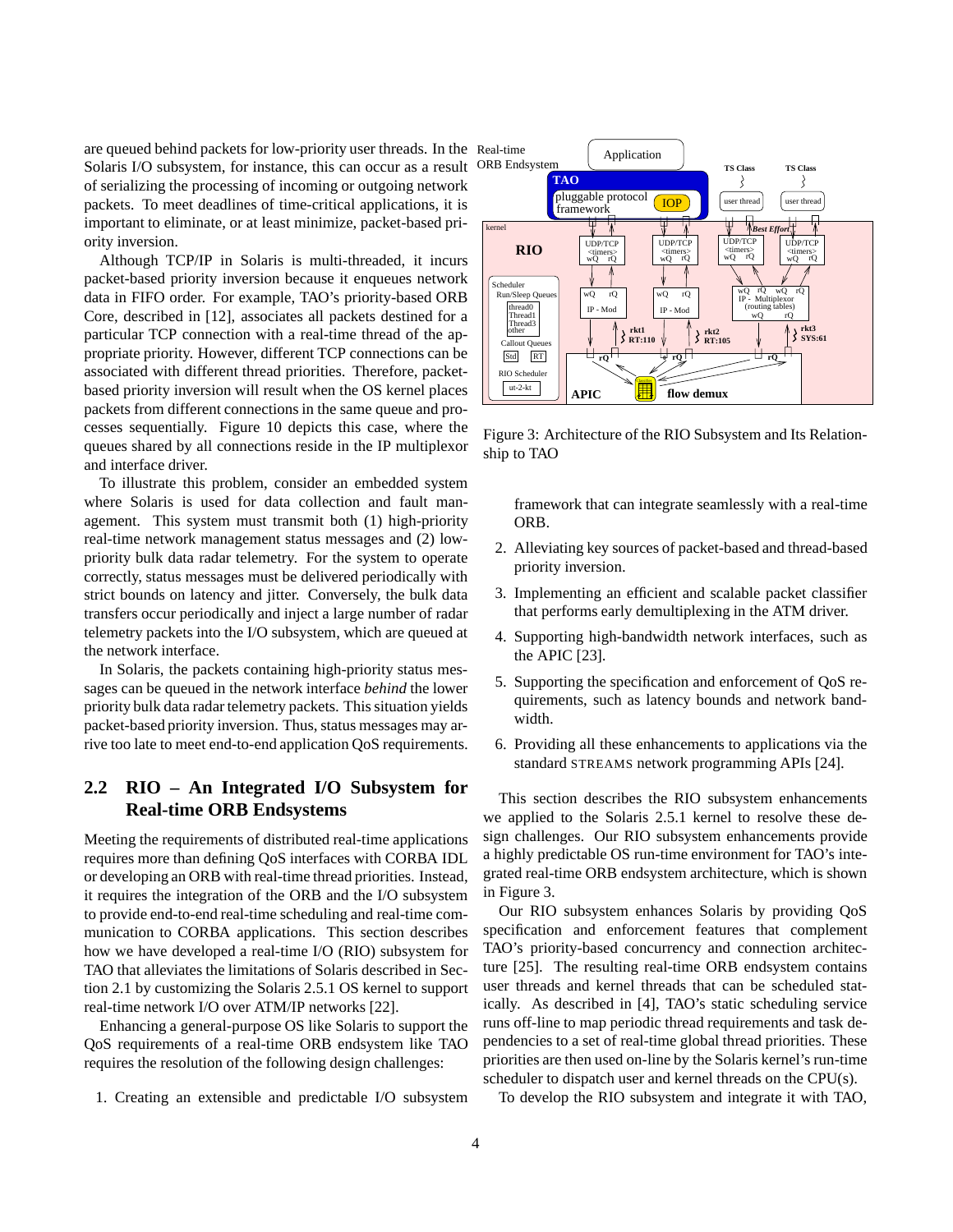we extended our prior work on ATM-based I/O subsystems to provide the following features:

**Early demultiplexing:** This feature associates packets with the correct priorities and a specific STREAM early in the packet processing sequence, *i.e.*, in the ATM network interface driver [23]. RIO's design minimizes thread-based priority inversion by vertically integrating packets received at the network interface with the corresponding thread priorities in TAO's ORB Core.

**Schedule-driven protocol processing:** This feature performs all protocol processing in the context of kernel threads that are scheduled with the appropriate real-time priorities [26, 27, 28, 14]. RIO's design schedules network interface bandwidth and CPU time to minimize priority inversion and decrease interrupt overhead during protocol processing.

**Dedicated** STREAMS**:** This feature isolates request packets belonging to different priority groups to minimize FIFO queueing and shared resource locking overhead [29]. RIO's design resolves resource conflicts that can otherwise cause thread-based and packet-based priority inversions.

A complete description of RIO's RIO's components and features appears in [12]. Section 3.4 summarizes how the features in RIO alleviate the limitations with the original Solaris' I/O subsystem outlined in Section 2.1.

## **3 Empirical Benchmarking Results**

Our earlier work [12] measured the performance of the RIO subsystem in isolation. This section combines RIO and TAO to create a vertically integrated real-time ORB endsystem and then measures the impact on end-to-end performance when run with prototypical real-time ORB application workloads [9].

#### **3.1 Hardware Configuration**

Our experiments were conducted using a FORE Systems ASX-1000 ATM switch connected to two SPARCs: a uniprocessor 300 MHz UltraSPARC2 with 256 MB RAM and a 170 MHz SPARC5 with 64 MB RAM. Both SPARCs ran Solaris 2.5.1 and were connected via a FORE Systems SBA-200e ATM interface to an OC3 155 Mbps port on the ASX-1000. The testbed configuration is shown in Figure 4.



Figure 4: End-to-End ORB Endsystem Benchmark

## **3.2 Measuring the End-to-end Real-time Performance of the TAO/RIO ORB Endsystem**

#### **3.2.1 Benchmark Design**

The benchmark outlined below was performed twice: (1) without RIO, *i.e.*, using the unmodified default Solaris I/O subsystem and (2) using our RIO subsystem enhancements. Both benchmarks recorded average latency and the standard deviation of the latency values, *i.e.*, jitter. The server and client benchmarking configurations are described below.

**Server benchmarking configuration:** As shown in Figure 4, the server host is the 170 MHz SPARC5. This host runs the real-time ORB with two servants in the Object Adapter. The *high-priority* servant runs in a thread with an RT priority of 130. The *low-priority* servant runs in a lower priority thread with an RT thread priority of 100. Each thread processes requests sent to it by the appropriate client threads on the UltraSPARC2. The SPARC5 is connected to a 155 Mpbs OC3 ATM interface so the UltraSPARC2 can saturate it with network traffic.

**Client benchmarking configuration:** As shown in Figure 4, the client is the 300 MHz, uni-processor UltraSPARC2, which runs the TAO real-time ORB with one high-priority client  $C_0$  and n low-priority clients,  $C_1 \ldots C_n$ . The highpriority client is assigned an RT priority of 130, which is the same as the high-priority servant. It invokes two-way CORBA operations at a rate of 20 Hz.

All low-priority clients have the same RT thread priority of 100, which is the same as the low-priority servant. They invoke two-way CORBA operations at 10 Hz. In each call the client thread sends a value of type CORBA:: Octet to the servant. The servant cubes the number and returns the result.

The benchmark program creates all the client threads at startup time. The threads block on a barrier lock until all client threads complete their initialization. When all threads inform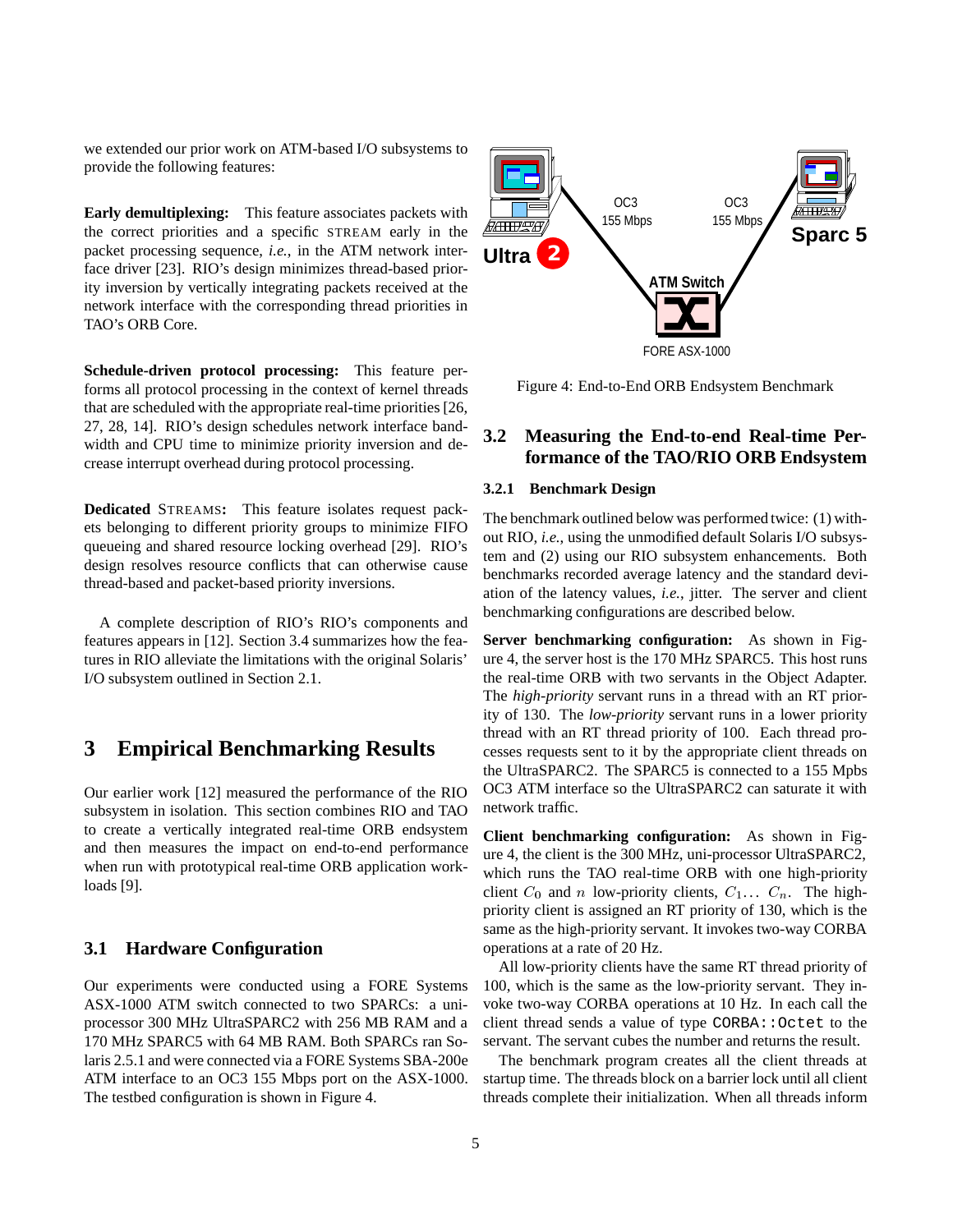the main thread that they are ready, the main thread unblocks the clients. The client threads then invoke 4,000 CORBA twoway operations at the prescribed rates.

**RIO subsystem configuration:** When the RIO subsystem is used, the benchmark has the configuration shown in Figure 5. With the RIO subsystem, high- and low-priority requests are



Figure 5: ORB Endsystem Benchmarking Configuration

treated separately throughout the ORB and I/O subsystem.

Low-priority client threads transmit requests at 10 Hz. There are several ways to configure the RIO kthreads. For instance, we could assign one RIO kthread to each low-priority client. However, the number of low-priority clients varies from 0 to 50. Plus all clients have the same period and send the same number of requests per period, so they have the same priorities. Thus, only one RIO kthread is used. Moreover, because it is desirable to treat low-priority messages as best-effort traffic, the RIO kthread is placed in the system scheduling class and assigned a global priority of 60.

To minimize latency, high-priority requests are processed by threads in the Interrupt (INTR) scheduling class. Therefore, we create two classes of packet traffic: (1) low-latency, high priority and (2) best-effort latency, low-priority. The highpriority packet traffic preempts the processing of any lowpriority messages in the I/O subsystem, ORB Core, Object Adapter, and/or servants.

#### **3.3 Benchmark Results and Analysis**

This experiment shows how RIO increases overall determinism for high-priority, real-time applications without sacrificing the performance of best-effort, low-priority, and latencysensitive applications. RIO's impact on overall determinism of the TAO ORB endsystem is shown by the latency and jitter results for the high-priority client  $C_0$  and the average latency and jitter for 0 to 49 low-priority clients,  $C_1 \ldots C_n$ .

Figure 6 illustrates the average latency results for the highand low-priority clients both with and without RIO. This figure



Figure 6: Measured Latency for All Clients with and without RIO

shows how TAO eliminates many sources of priority inversion within the ORB. Thus, high-priority client latency values are relatively constant, compared with low-priority latency values. Moreover, the high-priority latency values decrease when the the RIO subsystem is enabled. In addition, the low-priority clients' average latency values track the default I/O subsystems behavior, illustrating that RIO does not unduly penalize best-effort traffic. At 44 and 49 low-priority clients the RIOenabled endsystem outperforms the default Solaris I/O subsystem.

Figure 7 presents a finer-grained illustration of the roundtrip latency and jitter values for high-priority client vs. the number of competing low-priority clients. This figure illustrates how not only did RIO decrease average latency, but its jitter results were substantially better, as shown by the error bars in the figure. The high-priority clients averaged a 13% reduction in latency with RIO. Likewise, jitter was reduced by an average of 51%, ranging from a 12% increase with no competing low-priority clients to a 69% reduction with 44 competing low-priority clients.

In general, RIO reduced average latency and jitter because it used RIO kthreads to process low-priority packets. Conversely, in the default Solaris STREAMS I/O subsystem, ser-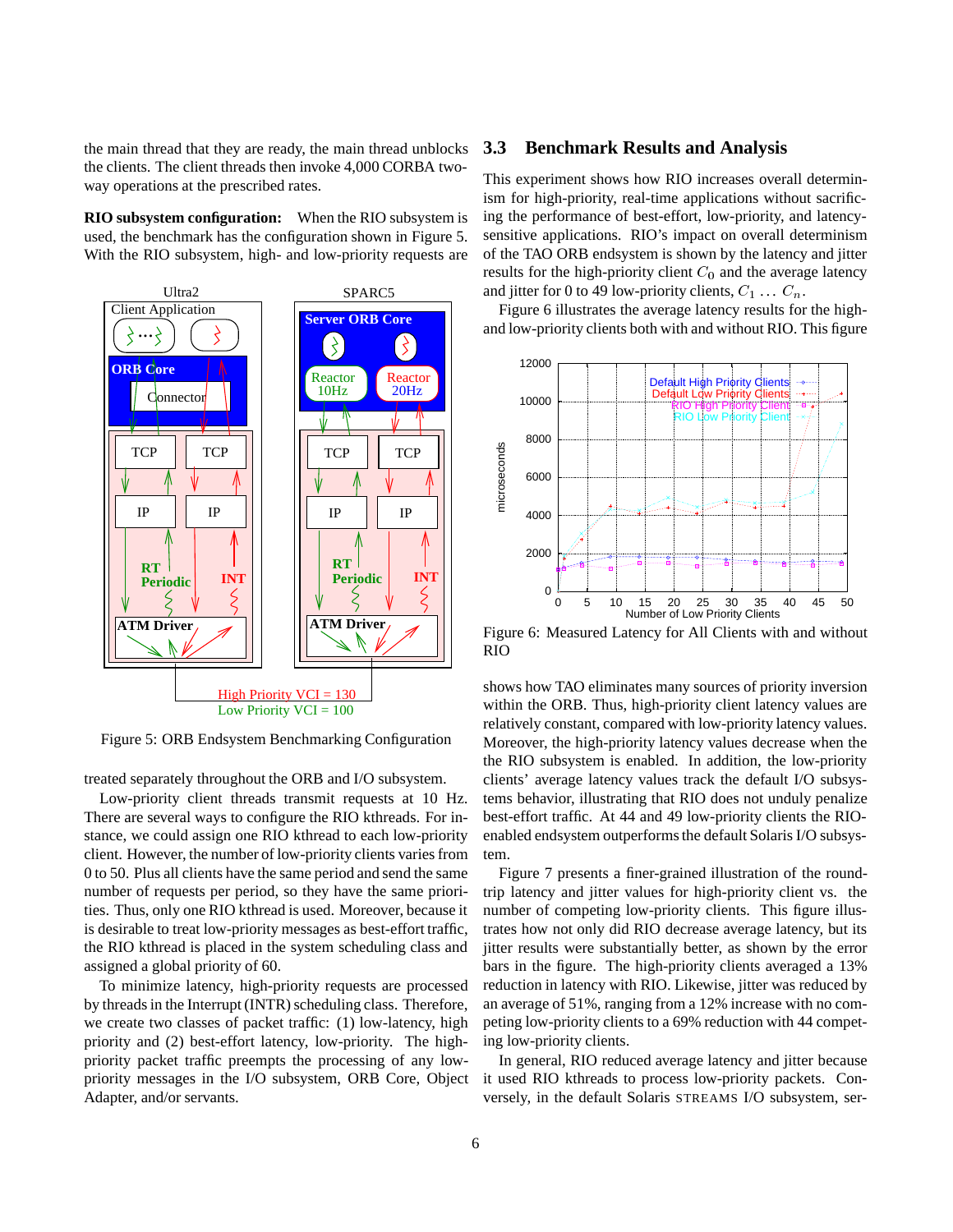

Figure 7: High-priority Client Latency and Jitter

vant threads are more likely to be preempted because threads from the INTR scheduling class are used for all protocol processing. Our results illustrate how this preemption can significantly increase latency and jitter values.

Figure 8 shows the average latency of low-priority client threads. This figure illustrates that the low-priority clients in-



curred no appreciable change in average latency. There was a slight increase in jitter for some combinations of clients due to the RIO kthreads dispatch delays and preemption by the higher priority message traffic. This result demonstrates how the RIO design can enhance overall end-to-end predictability for realtime applications while maintaining acceptable performance for traditional, best-effort applications.

### **3.4 Summary of Empirical Results**

Our empirical results presented in Section 3 illustrate how RIO provides the following benefits to real-time ORB endsystems: **1. Reduced latency and jitter:** RIO reduces round-trip latency and jitter for real-time network I/O, even during high network utilization. RIO prioritizes network protocol processing to ensure resources are available when needed by real-time applications.

**2. Enforced bandwidth guarantees:** The RIO periodic processing model provides network bandwidth guarantees. RIO's schedule-driven protocol processing enables an application to specify periodic I/O processing requirements which are used to guarantee network bandwidth.

**3. Fine-grained resource control:** RIO enables finegrained control of resource usage, *e.g.*, applications can set the maximum throughput allowed on a per-connection basis. Likewise, applications can specify their priority and processing requirements on a per-connection basis. TAO also uses these specifications to create off-line schedules for statically configured real-time applications.

**4. End-to-end priority preservation:** RIO preserves endto-end operation priorities by co-scheduling TAO's ORB Reactor threads with RIO kthreads that perform I/O processing.

**5. Supports best-effort traffic:** RIO supports the four QoS features described above without unduly penalizing besteffort, *i.e.*, traditional network traffic. RIO does not monopolize the system resources used by real-time applications. Moreover, because RIO does not use a fixed allocation scheme, resources are available for use by best-effort applications when they are not in use by real-time applications.

### **4 Related Work on I/O Subsystems**

Our real-time I/O (RIO) subsystem incorporates advanced techniques [30, 23, 28, 29, 31] for high-performance and realtime protocol implementations. This section compares RIO with related work on I/O subsystems.

**I/O subsystem support for QoS:** The Scout OS [32, 33] employs the notion of a *path* to expose the state and resource requirements of all processing components in a *flow*. Similarly, our RIO subsystem reflects the path principle and incorporates it with TAO and Solaris to create a vertically integrated real-time ORB endsystem. For instance, RIO subsystem resources like CPU, memory, and network interface and network bandwidth are allocated to an application-level connection/thread during connection establishment, which is similar to Scout's binding of resources to a path.

Scout represents a fruitful research direction, which is complementary with our emphasis on demonstrating similar capabilities in existing operating systems, such as Solaris and NetBSD [26]. At present, paths have been used in Scout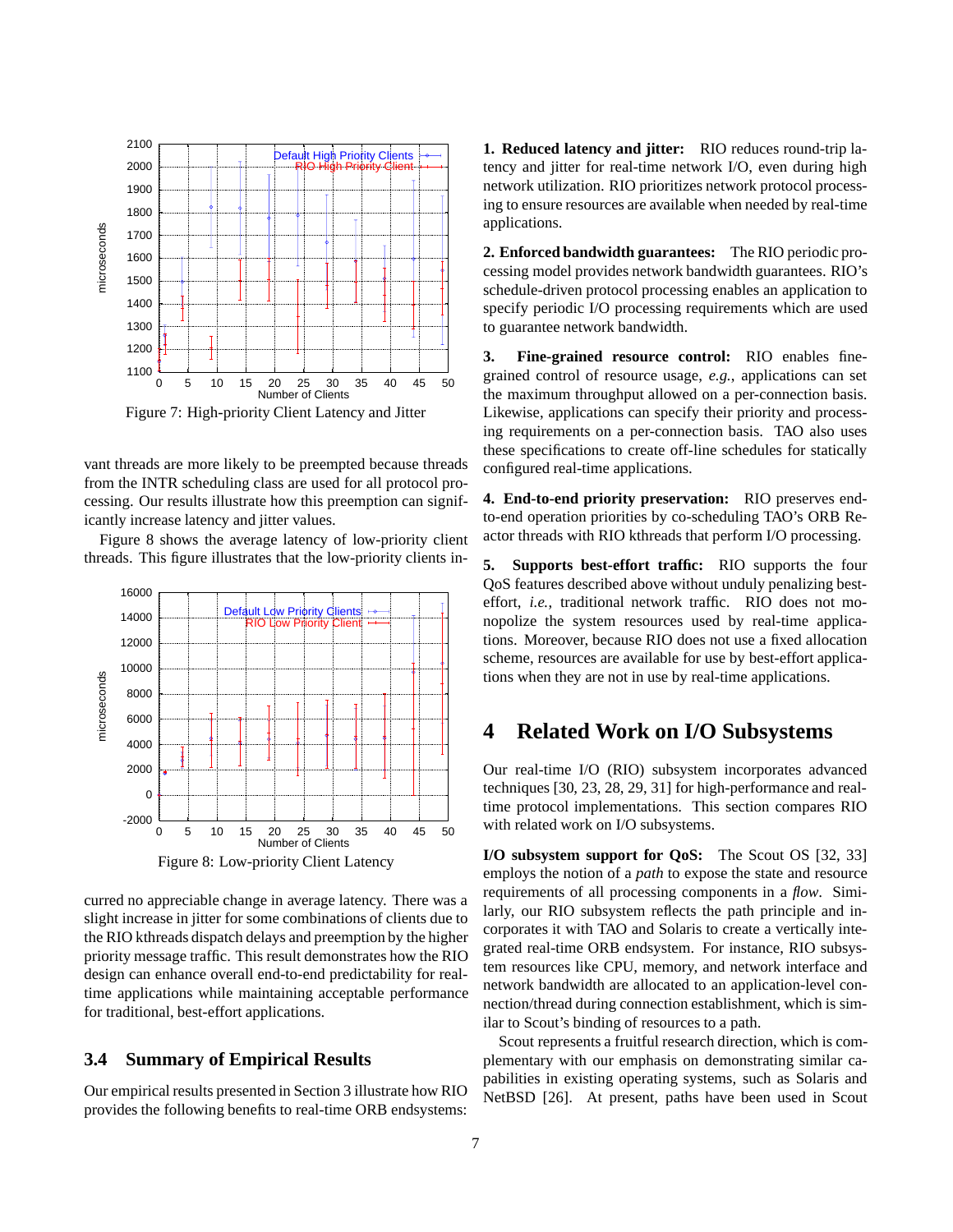largely for MPEG video decoding and display and not for protocol processing or other I/O operations. In contrast, we have successfully used RIO for a number of real-time avionics applications [8] with deterministic QoS requirements.

SPIN [34, 35] provides an extensible infrastructure and a core set of extensible services that allow applications to safely change the OS interface and implementation. Applicationspecific protocols are written in a typesafe language, *Plexus*, and configured dynamically into the SPIN OS kernel. Because these protocols execute within the kernel, they can access network interfaces and other OS system services efficiently. To the best of our knowledge, however, SPIN does not support end-to-end QoS guarantees.

**Enhanced I/O subsystems:** Other related research has focused on enhancing performance and fairness of I/O subsystems, though not specifically for the purpose of providing realtime QoS guarantees. These techniques are directly applicable to designing and implementing real-time I/O and providing QoS guarantees, however, so we compare them with our RIO subsystem below.

[29] applies several high-performance techniques to a STREAMS-based TCP/IP implementation and compares the results to a BSD-based TCP/IP implementation. This work is similar to RIO, because Roca and Diot parallelize their STREAMS implementation and use early demultiplexing and dedicated STREAMS, known as Communication Channels (CC). The use of CC exploits the built-in flow control mechanisms of STREAMS to control how applications access the I/O subsystem. This work differs from RIO in that it focuses entirely on performance issues and not sources of priority inversion. For example, minimizing protocol processing in interrupt context is not addressed.

[14, 28] examines the effect of protocol processing with interrupt priorities and the resulting priority inversions and livelock [14]. Both approaches focus on providing fairness and scalability under network load. In [28], a network I/O subsystem architecture called *lazy receiver processing* (LRP) is used to provide stable overload behavior. LRP uses early demultiplexing to classify packets, which are then placed into per-connection queues or on network interface channels. These channels are shared between the network interface and OS. Application threads read/write from/to network interface channels so input and output protocol processing is performed in the context of application threads. In addition, a scheme is proposed to associate kernel threads with network interface channels and application threads in a manner similar to RIO. However, LRP does not provide QoS guarantees to applications.

[14] proposed a somewhat different architecture to minimize interrupt processing for network I/O. They propose a polling strategy to prevent interrupt processing from consuming excessive resources. This approach focuses on scalability under heavy load. It did not address QoS issues, however, such as providing per-connection guarantees for fairness or bandwidth, nor does it charge applications for the resources they use. It is similar to our approach, however, in that (1) interrupts are recognized as a key source of non-determinism and (2) schedule-driven protocol processing is proposed as a solution.

While RIO shares many elements of the approaches described above, we have combined these concepts to create the first vertically integrated real-time ORB endsystem. The resulting ORB endsystem provides scalable performance, periodic processing guarantees and bounded latency, as well as an end-to-end solution for real-time distributed object computing middleware and applications.

# **5 Concluding Remarks**

This paper focuses on the design and performance of a realtime I/O (RIO) subsystem that enhances the Solaris 2.5.1 kernel to enforce the QoS features of the TAO ORB endsystem. RIO provides QoS guarantees for vertically integrated ORB endsystems in order to increase (1) throughput and latency performance and (2) end-to-end determinism. RIO supports periodic protocol processing, guarantees I/O resources to applications, and minimizes the effect of flow control in a STREAM.

A novel feature of the RIO subsystem is its integration of real-time scheduling and protocol processing, which allows RIO to support guaranteed bandwidth and low-delay applications. To accomplish this, we extended the concurrency architecture and thread priority mechanisms of TAO into the RIO subsystem. This design minimizes sources of priority inversion that cause non-determinism.

We learned the following lessons from our integration of RIO and TAO:

**Vertical integration of ORB endsystems is essential for end-to-end priority preservation:** Conventional operating systems and ORBs do not provide adequate support for the QoS requirements of distributed, real-time applications. Meeting these needs requires a vertically integrated ORB endsystem that can deliver end-to-end QoS guarantees at multiple levels. The ORB endsystem described in this paper addresses this need by combining a real-time I/O (RIO) subsystem with the TAO ORB Core [9] and Object Adapter [36], which are designed explicitly to preserve end-to-end QoS properties in distributed real-time systems [10].

**Schedule-driven protocol processing reduces jitter significantly:** After integrating RIO with TAO, we measured a significant reduction in average latency and jitter. Moreover, the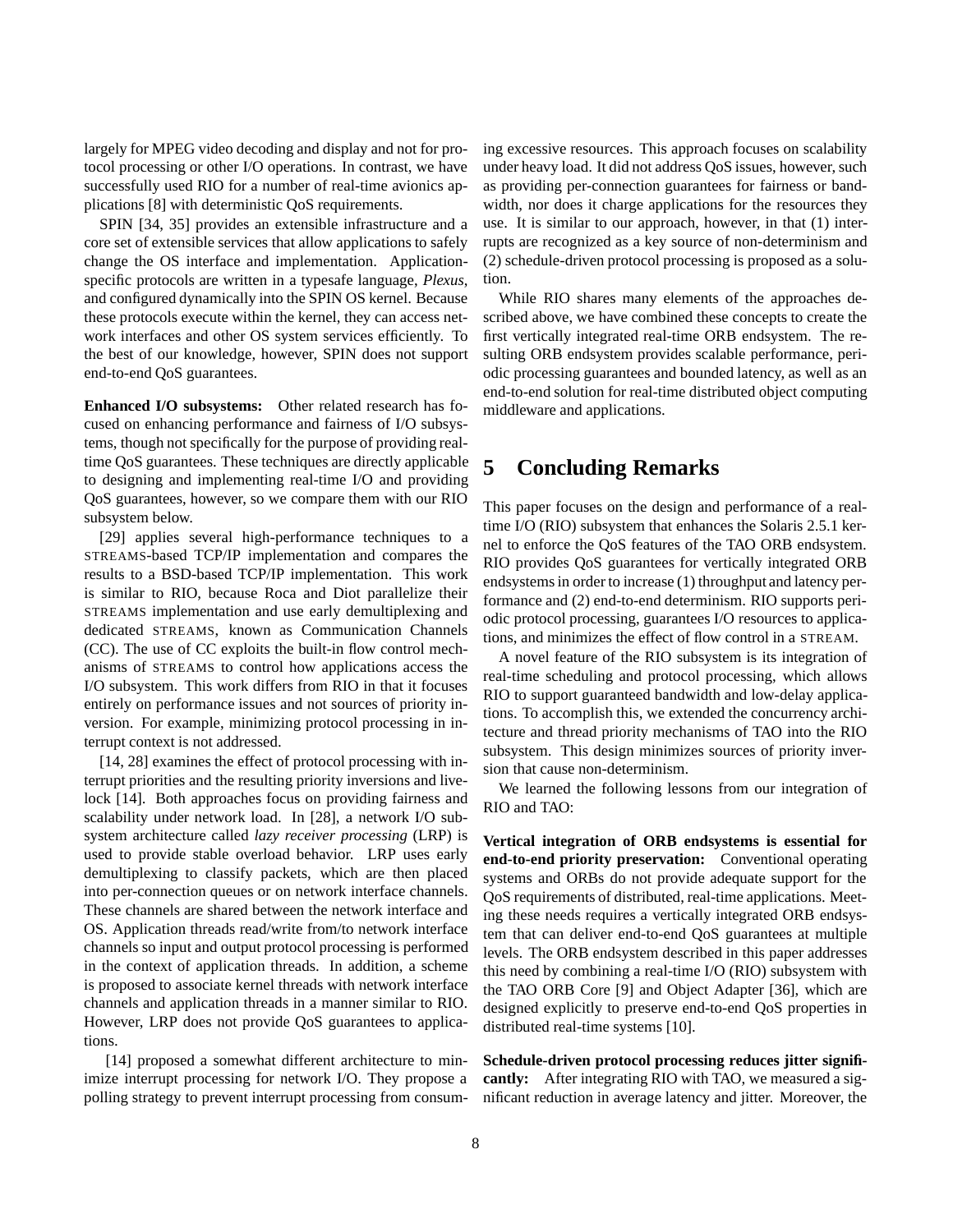latency and jitter of low-priority traffic were not affected adversely. Our results illustrate how configuring asynchronous protocol processing [37] strategies in the Solaris kernel can provide significant improvements in ORB endsystem behavior, compared with the conventional Solaris I/O subsystem. As a result of our RIO enhancements to Solaris, TAO is the first ORB to support end-to-end QoS guarantees over ATM/IP networks [22].

The TAO and RIO integration focused initially on statically scheduled applications with deterministic QoS requirements. we have subsequently extended the TAO ORB endsystem to support dynamic scheduling [7] and applications with statistical QoS requirements. The C++ source code for ACE, TAO, and our benchmarks is freely available at www.cs.wustl.edu/~schmidt/TAO.html.The RIO subsystem is available to Solaris source licensees.

The TAO research effort has influenced the OMG Realtime CORBA specification [38], which was recently adopted as a CORBA standard. We continue to track the process of this standard and to contribute its evolution.

## **References**

- [1] Object Management Group, *The Common Object Request Broker: Architecture and Specification*, 2.2 ed., Feb. 1998.
- [2] D. Box, *Essential COM*. Addison-Wesley, Reading, MA, 1997.
- [3] D. C. Schmidt, A. Gokhale, T. Harrison, and G. Parulkar, "A High-Performance Endsystem Architecture for Real-time CORBA," *IEEE Communications Magazine*, vol. 14, February 1997.
- [4] D. C. Schmidt, D. L. Levine, and S. Mungee, "The Design and Performance of Real-Time Object Request Brokers," *Computer Communications*, vol. 21, pp. 294–324, Apr. 1998.
- [5] D. C. Schmidt, "GPERF: A Perfect Hash Function Generator," in *Proceedings of the* <sup>2</sup>nd *C++ Conference*, (San Francisco, California), pp. 87–102, USENIX, April 1990.
- [6] A. Gokhale and D. C. Schmidt, "Evaluating the Performance of Demultiplexing Strategies for Real-time CORBA," in *Proceedings of GLOBE-COM '97*, (Phoenix, AZ), IEEE, November 1997.
- [7] D. L. L. Christopher D. Gill and D. C. Schmidt, "The Design and Performance of a Real-Time CORBA Scheduling Service," *The International Journal of Time-Critical Computing Systems, special issue on Real-Time Middleware*, 1999, to appear.
- [8] T. H. Harrison, D. L. Levine, and D. C. Schmidt, "The Design and Performance of a Real-time CORBA Event Service," in *Proceedings of OOPSLA '97*, (Atlanta, GA), ACM, October 1997.
- [9] D. C. Schmidt, S. Mungee, S. Flores-Gaitan, and A. Gokhale, "Alleviating Priority Inversion and Non-determinism in Real-time CORBA ORB Core Architectures," in *Proceedings of the* 4<sup>th</sup> IEEE Real-Time Tech*nology and Applications Symposium*, (Denver, CO), IEEE, June 1998.
- [10] I. Pyarali, C. O'Ryan, D. C. Schmidt, N. Wang, V. Kachroo, and A. Gokhale, "Applying Optimization Patterns to the Design of Realtime ORBs," in *Proceedings of the* <sup>5</sup>th *Conference on Object-Oriented Technologies and Systems*, (San Diego, CA), USENIX, May 1999.
- [11] A. Gokhale and D. C. Schmidt, "Measuring the Performance of Communication Middleware on High-Speed Networks," in *Proceedings of SIGCOMM '96*, (Stanford, CA), pp. 306–317, ACM, August 1996.
- [12] F. Kuhns, D. C. Schmidt, and D. L. Levine, "The Design and Performance of a Real-time I/O Subsystem," in *Proceedings of the* 5<sup>th</sup> IEEE Real-Time Technology and Applications Symposium, (Vancouver. [33] *IEEE Real-Time Technology and Applications Symposium*, (Vancouver, British Columbia, Canada), IEEE, June 1999.
- [13] C. O'Ryan, F. Kuhns, D. C. Schmidt, and J. Parsons, "Applying Patterns to Design a High-performance, Real-time Pluggable Protocols Framework for OO Communication Middleware," in *Submitted to the OOP-SLA '99*, (Denver, CO), ACM, Oct. 1999.
- [14] J. C. Mogul and K. Ramakrishnan, "Eliminating Receive Livelock in an Interrupt-driver Kernel," in *Proceedings of the USENIX 1996 Annual Technical Conference*, (San Diego, CA), USENIX, Jan. 1996.
- [15] D. Ritchie, "A Stream Input–Output System," *AT&T Bell Labs Technical Journal*, vol. 63, pp. 311–324, Oct. 1984.
- [16] S. Khanna and et. al., "Realtime Scheduling in SunOS 5.0," in *Proceedings of the USENIX Winter Conference*, pp. 375–390, USENIX Association, 1992.
- "Information Technology Portable Operating System Interface (POSIX) – Part 1: System Application: Program Interface (API) [C Language]," 1995.
- [18] IEEE, *Threads Extension for Portable Operating Systems (Draft 10)*, February 1996.
- [19] D. C. Schmidt and T. Suda, "An Object-Oriented Framework for Dynamically Configuring Extensible Distributed Communication Systems," *IEE/BCS Distributed Systems Engineering Journal (Special Issue on Configurable Distributed Systems)*, vol. 2, pp. 280–293, December 1994.
- [20] L. Sha, R. Rajkumar, and J. P. Lehoczky, "Priority Inheritance Protocols: An Approach to Real-time Synchronization," *IEEE Transactions on Computers*, vol. 39, September 1990.
- [21] M. K. McKusick, K. Bostic, M. J. Karels, and J. S. Quarterman, *The Design and Implementation of the 4.4BSD Operating System*. Addison Wesley, 1996.
- [22] G. Parulkar, D. C. Schmidt, and J. S. Turner, "a<sup>I</sup>t<sup>P</sup>m: a Strategy for Integrating IP with ATM," in *Proceedings of the Symposium on Communications Architectures and Protocols (SIGCOMM)*, ACM, September 1995.
- [23] Z. D. Dittia, G. M. Parulkar, and J. R. Cox, Jr., "The APIC Approach to High Performance Network Interface Design: Protected DMA and Other Techniques," in *Proceedings of INFOCOM '97*, (Kobe, Japan), IEEE, April 1997.
- [24] S. Rago, *UNIX System V Network Programming*. Reading, MA: Addison-Wesley, 1993.
- [25] D. C. Schmidt, S. Mungee, S. Flores-Gaitan, and A. Gokhale, "Software Architectures for Reducing Priority Inversion and Non-determinism in Real-time Object Request Brokers," *Journal of Real-time Systems*, To appear 1999.
- [26] C. Cranor and G. Parulkar, "Design of Universal Continuous Media I/O," in *Proceedings of the 5th International Workshop on Network and Operating Systems Support for Digital Audio and Video (NOSSDAV '95)*, (Durham, New Hampshire), pp. 83–86, Apr. 1995.
- [27] R. Gopalakrishnan and G. Parulkar, "Bringing Real-time Scheduling Theory and Practice Closer for Multimedia Computing," in *SIGMET-RICS Conference*, (Philadelphia, PA), ACM, May 1996.
- [28] P. Druschel and G. Banga, "Lazy Receiver Processing (LRP): A Network Subsystem Architecture for Server Systems," in *Proceedings of the* <sup>1</sup>st *Symposium on Operating Systems Design and Implementation*, USENIX Association, October 1996.
- [29] T. B. Vincent Roca and C. Diot, "Demultiplexed Architectures: A Solution for Efficient STREAMS-Based Communication Stacks," *IEEE Network Magazine*, vol. 7, July 1997.
- [30] T. v. Eicken, A. Basu, V. Buch, and W. Vogels, "U-Net: A User-Level Network Interface for Parallel and Distributed Computing," in *15th ACM Symposium on Operating System Principles*, ACM, December 1995.
- [31] J. Mogul and S. Deering, "Path MTU Discovery," *Network Information Center RFC 1191*, pp. 1–19, Apr. 1990.
- [32] A. B. Montz, D. Mosberger, S. W. O'Malley, L. L. Peterson, T. A. P. sting, and J. H. Hartman, "Scout: A communications-oriented operating system," Tech. Rep. 94-20, Department of Computer Science, University of Arizona, June 1994.
- D. Mosberger and L. Peterson, "Making Paths Explicit in the Scout Operating System," in *Proceedings of OSDI '96*, Oct. 1996.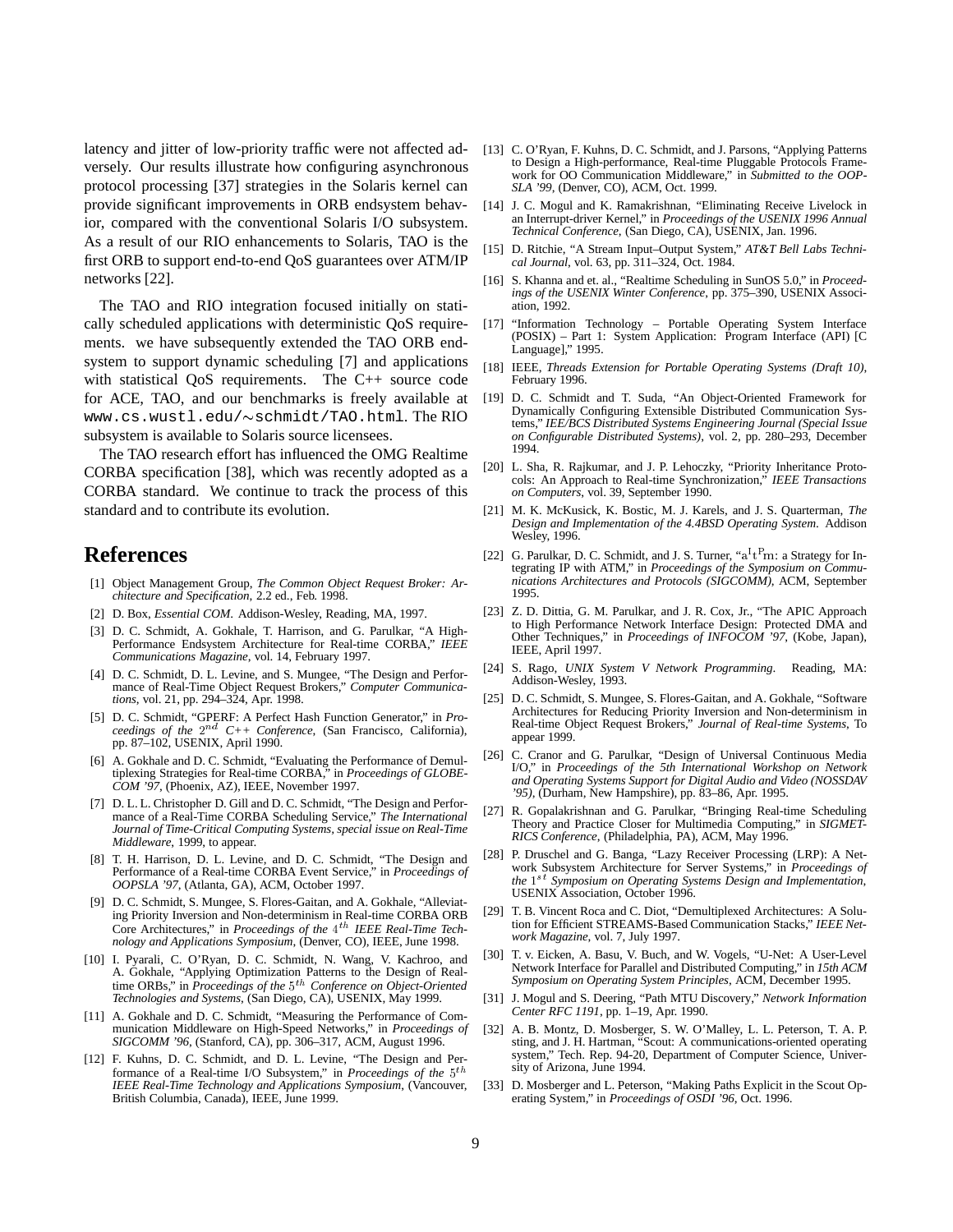- [34] B. Bershad, "Extensibility, Safety, and Performance in the Spin Operating System," in *Proceedings of the* <sup>15</sup>th *ACM SOSP*, pp. 267–284, 1995.
- [35] M. Fiuczynski and B. Bershad, "An Extensible Protocol Architecture for Application-Specific Networking," in *Proceedings of the 1996 Winter USENIX Conference*, Jan. 1996.
- [36] I. Pyarali and D. C. Schmidt, "An Overview of the CORBA Portable Object Adapter," *ACM StandardView*, vol. 6, Mar. 1998.
- [37] R. Gopalakrishnan and G. Parulkar, "A Real-time Upcall Facility for Protocol Processing with QoS Guarantees," in 15<sup>th</sup> Symposium on Op*erating System Principles (poster session)*, (Copper Mountain Resort, Boulder, CO), ACM, Dec. 1995.
- [38] Object Management Group, *Realtime CORBA 1.0 Joint Submission*, OMG Document orbos/98-12-05 ed., December 1998.
- [39] J. Eykholt, S. Kleiman, S. Barton, R. Faulkner, A. Shivalingiah, M. Smith, D. Stein, J. Voll, M. Weeks, and D. Williams, "Beyond Multiprocessing... Multithreading the SunOS Kernel," in *Proceedings of the Summer USENIX Conference*, (San Antonio, Texas), June 1992.
- [40] S. Saxena, J. K. Peacock, F. Yang, V. Verma, and M. Krishnan, "Pitfalls in Multithreading SVR4 STREAMS and other Weightless Processes," in *Proceedings of the Winter USENIX Conference*, (San Diego, CA), pp. 85–106, Jan. 1993.
- [41] Sun Microsystems, *STREAMS Programming Guide*. Sun Microsystems, Inc., Mountain View, CA, August 1997. Revision A.
- [42] OSI Special Interest Group, *Transport Provider Interface Specification*, December 1992.
- [43] OSI Special Interest Group, *Network Provider Interface Specification*, December 1992.
- [44] OSI Special Interest Group, *Data Link Provider Interface Specification*, December 1992.

# **A Overview of Solaris**

The Solaris kernel is a *preemptive, multi-threaded, real-time, and dynamically loaded* implementation of UNIX SVR4 and POSIX. It is designed to work on uni-processors and shared memory symmetric multi-processors. Solaris contains a realtime nucleus that supports multiple threads of control in the kernel. Most control flows in the kernel, including interrupts, are threaded [39]. Below, we summarize the Solaris scheduling model and communication I/O subsystem.

#### **A.1 Synopsis of the Solaris Scheduling Model**

**Scheduling classes:** Solaris extends the traditional UNIX time-sharing scheduler [21] to provide a flexible framework that allows dynamic linking of custom *scheduling classes*. For instance, it is possible to implement a new scheduling policy as a scheduling class and load it into a running Solaris kernel. By default, Solaris supports the four scheduling classes shown ordered by decreasing global scheduling priority below:

| <b>Scheduling Class</b> | <b>Priorities</b> | <b>Typical purpose</b>     |
|-------------------------|-------------------|----------------------------|
| Interrupt (INTR)        | 160-169           | <b>Interrupt Servicing</b> |
| Real-Time (RT)          | $100 - 159$       | Fixed priority scheduling  |
| System (SYS)            | $60-99$           | OS-specific threads        |
| Time-Shared (TS)        | $0-59$            | Time-Shared scheduling     |

The Time-Sharing  $(TS)^2$  class is similar to the traditional UNIX scheduler [21], with enhancements to support interactive windowing systems. The System class (SYS) is used to schedule system kthreads, including I/O processing, and is not available to user threads. The Real-Time (RT) scheduling class uses fixed priorities above the SYS class. Finally, the highest system priorities are assigned to the Interrupt (INTR) scheduling class [39].

By combining a threaded, preemptive kernel with a fixed priority real-time scheduling class, Solaris attempts to provide a worst-case bound on the time required to dispatch user threads or kernel threads [16]. The RT scheduling class supports both Round-Robin and FIFO scheduling of threads. For Round-Robin scheduling, a time quantum specifies the maximum time a thread can run before it is preempted by another RT thread with the same priority. For FIFO scheduling, the highest priority thread can run for as long as it chooses, until it voluntarily yields control or is preempted by an RT thread with a higher priority.

**Timer mechanisms:** Many kernel components use the Solaris timeout facilities. To minimize priority inversion, Solaris separates its real-time and non-real-time timeout mechanisms [16]. This decoupling is implemented via two callout queue timer mechanisms: (1) realtime timeout, which supports real-time callouts and  $(2)$  timeout, which supports non-real-time callouts.

The real-time callout queue is serviced at the lowest interrupt level, after the current clock tick is processed. In contrast, the non-real-time callout queue is serviced by a thread running with a SYS thread priority of 60. Therefore, non-realtime timeout functions cannot preempt threads running in the RT scheduling class.

### **A.2 Synopsis of the Solaris Communication I/O Subsystem**

The Solaris communication I/O subsystem is an enhanced version of the SVR4 STREAMS framework [15] with protocols like TCP/IP implemented using STREAMS modules and drivers. STREAMS provides a bi-directional path between user threads and kernel-resident drivers. In Solaris, the STREAMS framework has been extended to support multiple threads of control within a STREAM [40].

Below, we outline the key components of the STREAMS framework and describe how they affect communication I/O performance and real-time determinism.

 $2$ In this discussion we include the Interactive (IA) class, which is used primarily by Solaris windowing systems, with the TS class because they share the same range of global scheduling priorities.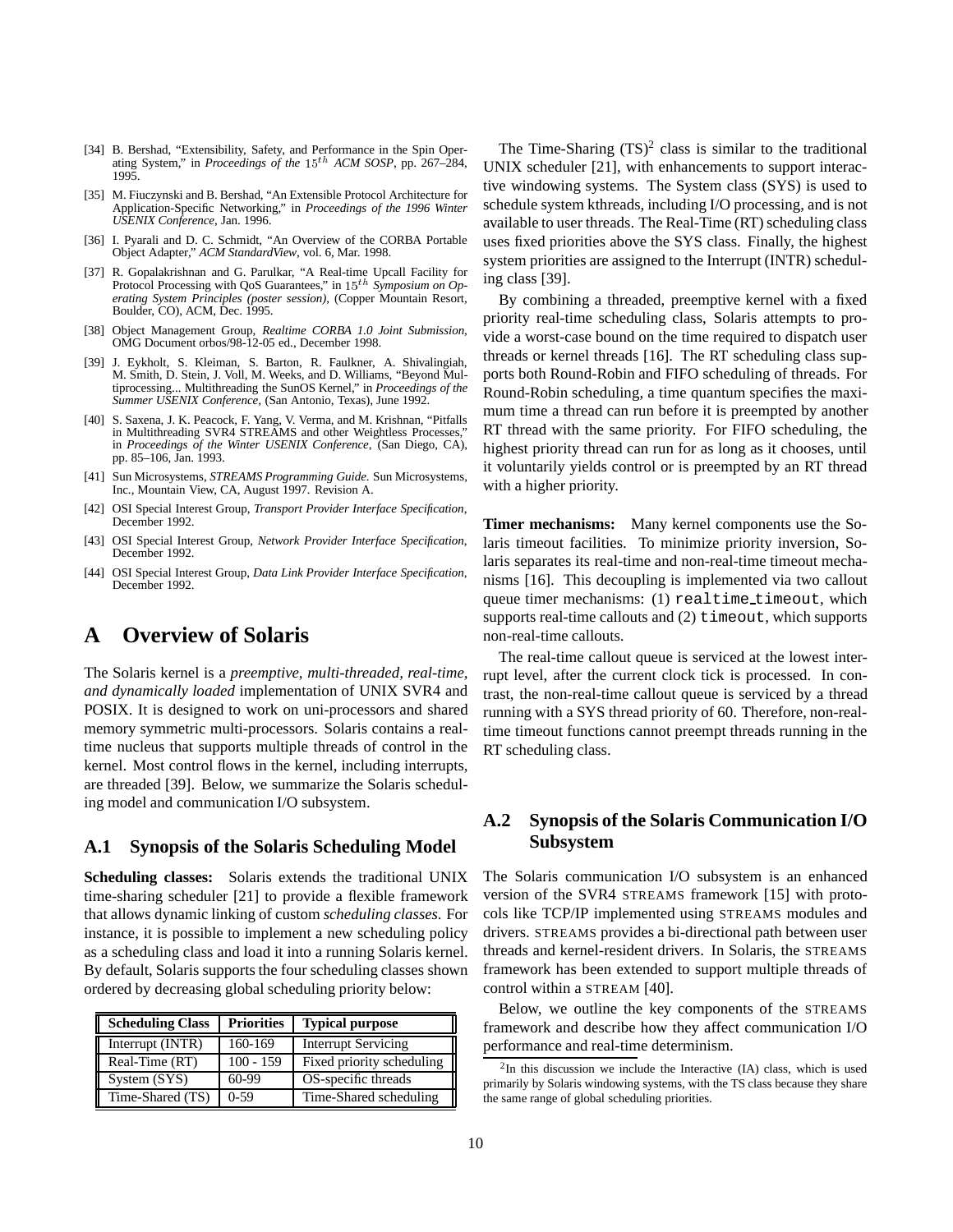**General structure of a** STREAM**:** A STREAM is composed of a STREAM head, a driver and zero or more modules linked together by read queues (RQ) and write queues (WQ), as shown in Figure 9. The STREAM head provides an interface



Figure 9: General Structure of a STREAM

between a user process and a specific instance of a STREAM in the kernel. It copies data across the user/kernel boundary, notifies user threads when data is available, and manages the configuration of modules into a STREAM.

Each module and driver must define a set of entry points that handle open/close operations and process STREAM messages. The message processing entry points are put and svc, which are referenced through the read and write queues. The put function provides the mechanism to send messages *synchronously* between modules, drivers, and the STREAM head.

In contrast, the svc function processes messages *asynchronously* within a module or driver. A background thread in the kernel's SYS scheduling class runs svc functions at priority 60. In addition, svc functions will run after certain STREAMS-related system calls, such as read, write, and ioctl. When this occurs, the svc function runs in the context of the thread invoking the system call.

**Flow control:** Each module can specify a high and low watermark for its queues. If the number of enqueued messages exceeds the HIGH WATERMARK the STREAM enters the flowcontrolled state. At this point, messages will be queued upstream or downstream until flow control abates.

For example, assume a STREAM driver has queued  $HIGH_WATERMARK+1$  messages on its write queue. The first module atop the driver that detects this will buffer messages on its write queue, rather than pass them downstream. Because the STREAM is flow-controlled, the svc function for the module will not run. When the number of messages on the driver's write queue drops below the LOW WATERMARK the STREAM will be re-enable automatically. At this point, the svc function for this queue will be scheduled to run.

STREAM **Multiplexors:** Multiple STREAMS can be linked together using a special type of driver called a *multiplexor*. A multiplexor acts like a driver to modules above it and as a STREAM head to modules below it. Multiplexors enable the STREAMS framework to support layered network protocol stacks [24].

Figure 10 shows how TCP/IP is implemented using the Solaris STREAMS framework. IP behaves as a multiplexor by



Figure 10: Conventional Protocol Stacks in Solaris STREAMS

joining different transport protocols with one or more link layer interfaces. Thus, IP demultiplexes both incoming and outgoing datagrams.

Each outgoing IP datagram is demultiplexed by locating its destination address in the IP routing table, which determines the network interface it must be forwarded to. Likewise, each incoming IP datagram is demultiplexed by examining the